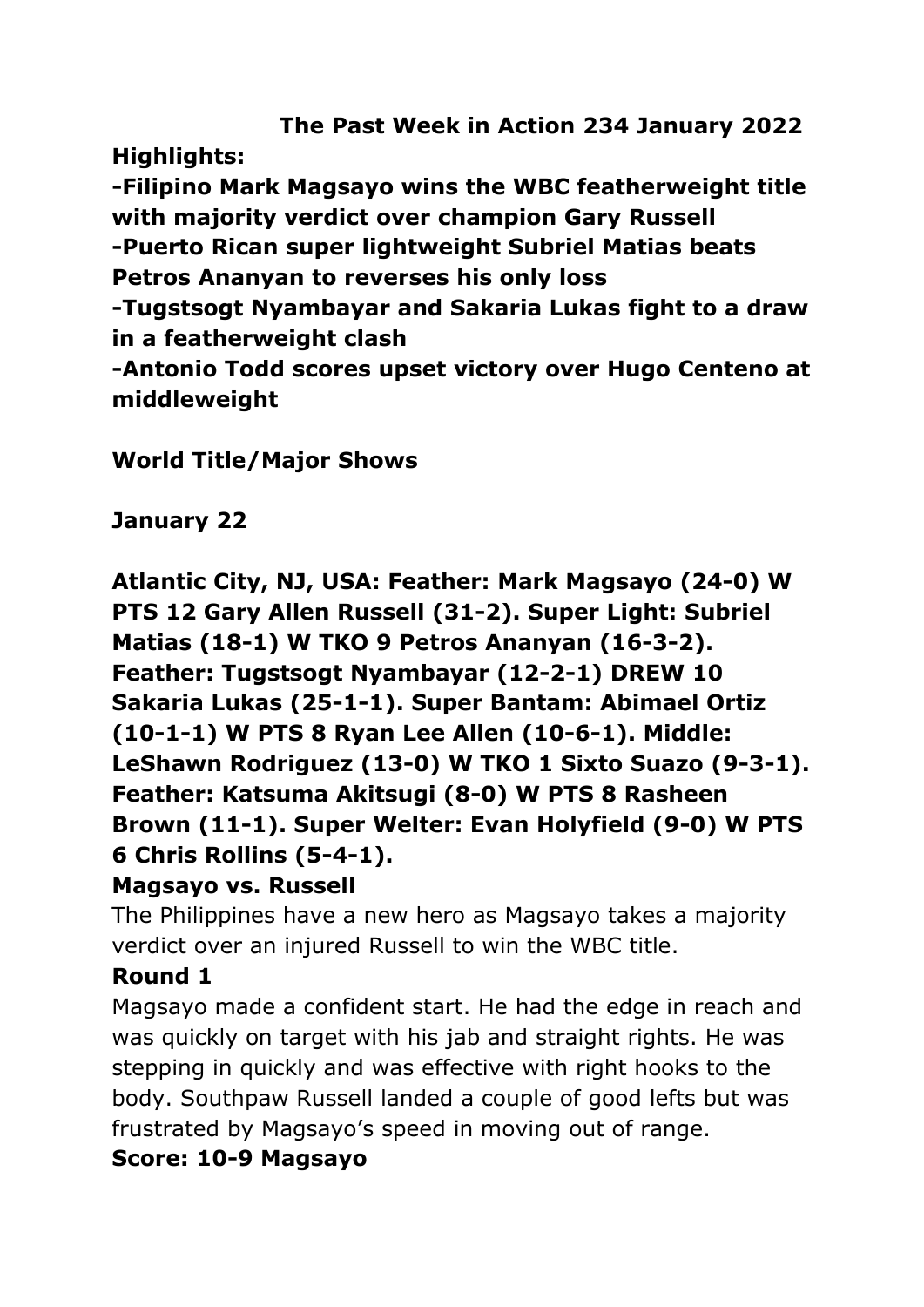# **Round 2**

Magsayo continued to rip right hooks to the body. Russell tried to come forward but was having trouble getting past Magsayo's jab and the challenger was darting forward throwing a couple of punches and getting out before Russell could land a counter.

# **Score: 10-9 Magsayo Magsayo 20-18 Round 3**

A better round from Russell. He was getting through with his right jabs and bringing his left hook into action more. After again scoring with rights to the body early Magsayo was off target or coming up short with his punches and Russell was able to counter him better.

## **Score: 10-9 Russell Magsayo 29-28 Round 4**

Magsayo landed a right early which saw Russell dip at the knees. Magsayo tried to capitalise on that success but slick boxing from Russell saw him slipping away from Magsayo's shots and scoring repeatedly with straight lefts. He continued to land those lefts throughout the round but it was apparent that he was not using his right at all. Before the fight Russell had hinted that he had suffered an injury but was going ahead with the fight. At the end of the round the doctor climbed in the ring to examine Russell's right arm and it was obvious from the way Russell was wincing that he was injured but did not want out so the fight continued.

# **Score: 10-9 Russell TIED 38-38 Official Scores: Judge Lynne Carter 38-38, Judge Henry Eugene Grant 38-38, Judge Mark Consentino 39-37 Magsayo.**

# **Round 5**

Brilliant boxing from Russell. He was slipping and sliding away from Magsayo's punches and scoring with straight lefts. Magsayo seemed to have lost his rhythm and was not forcing the fight as hard as he had. Russell was just using his right as a measuring stick for his straight lefts and although under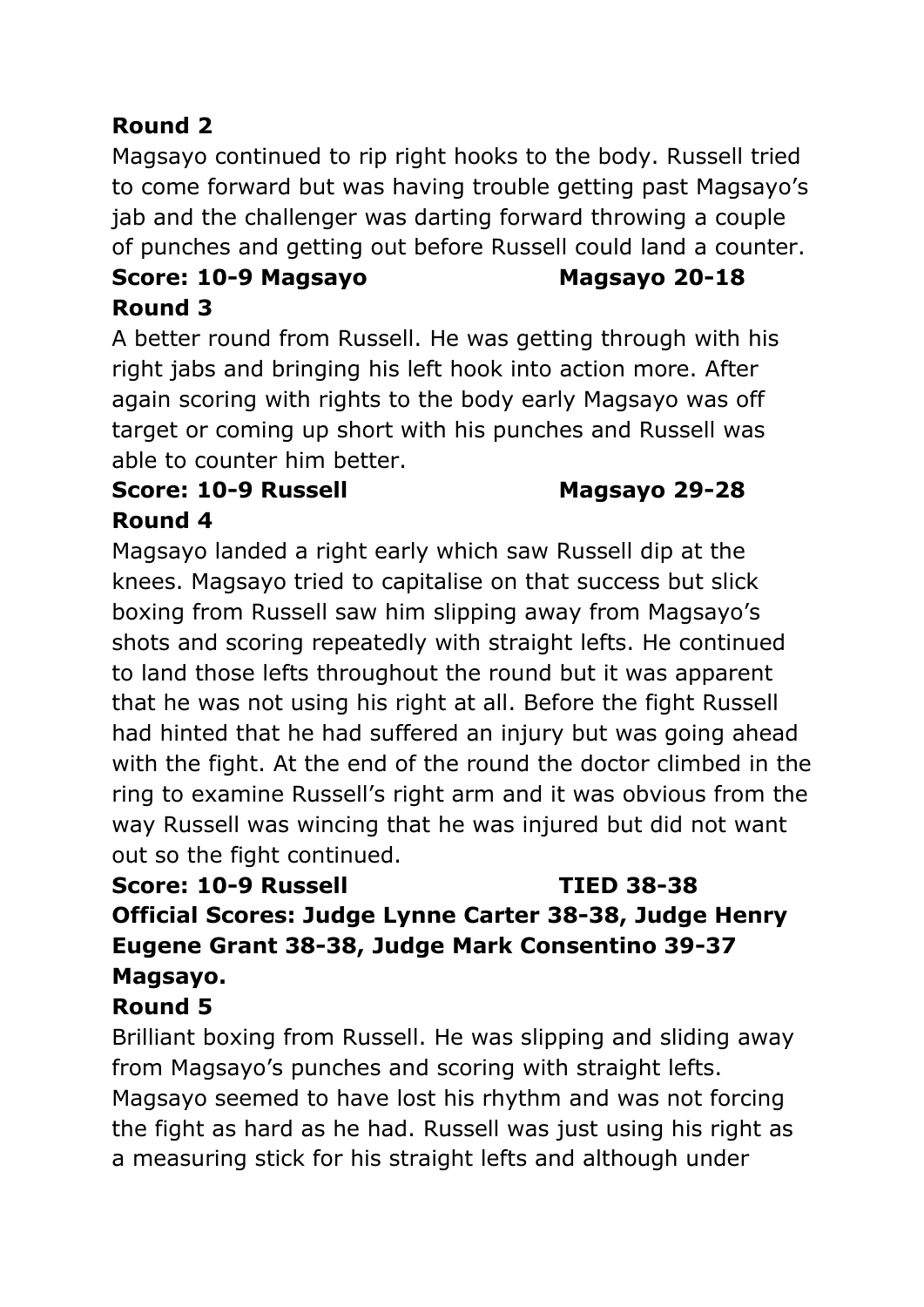pressure at the end of the round had done enough to earn the points.

# **Score: 10-9 Russell Russell 48-47 Round 6**

Magsayo upped the pressure in this round and was banging to the body again. He was also stepping to his left away from Russell's good left arm making it more difficult for Russell land counters and was able to drive Russell back with his jab.

#### **Score: 10-9 Magsayo TIED 57-57 Round 7**

Another round for Magsayo. He was coming forward behind his jab and putting together some quick combinations. Russell was limited to his left hand alone so his only form of combination was to throw three or four straight lefts and if the first landed than Magsayo just had to take a step back and the others fell short and Russell was open then for a counter.

### **Score: 10-9 Magsayo Magsayo 67-66 Round 8**

Boxing skill gave Russell this one. He was ducking under and around Magsayo's punches and slotting home single straight lefts. Magsayo connected with a couple of hard rights but Russell was constantly finding gaps for sneaky lefts and using plenty of movement to leave Magsayo swishing air.

### **Score: 10-9 Russell TIED 76-76 Official Scores: Judge Lynne Carter 77-75 Magsayo, Judge Henry Eugene Grant 77-75 Magsayo, Judge Mark Consentino 77-75 Magsayo. Round 9**

# A close round Magsayo upped the pressure. Russell was sidestepping Magsayo's charges and catching him with left hooks but one punch at a time. Magsayo was able to put together some combinations and was working the body when he could pin Russell to the ropes and did enough to edge the round.

# **Score: 10-9 Magsayo Magsayo 86-85 Round 10**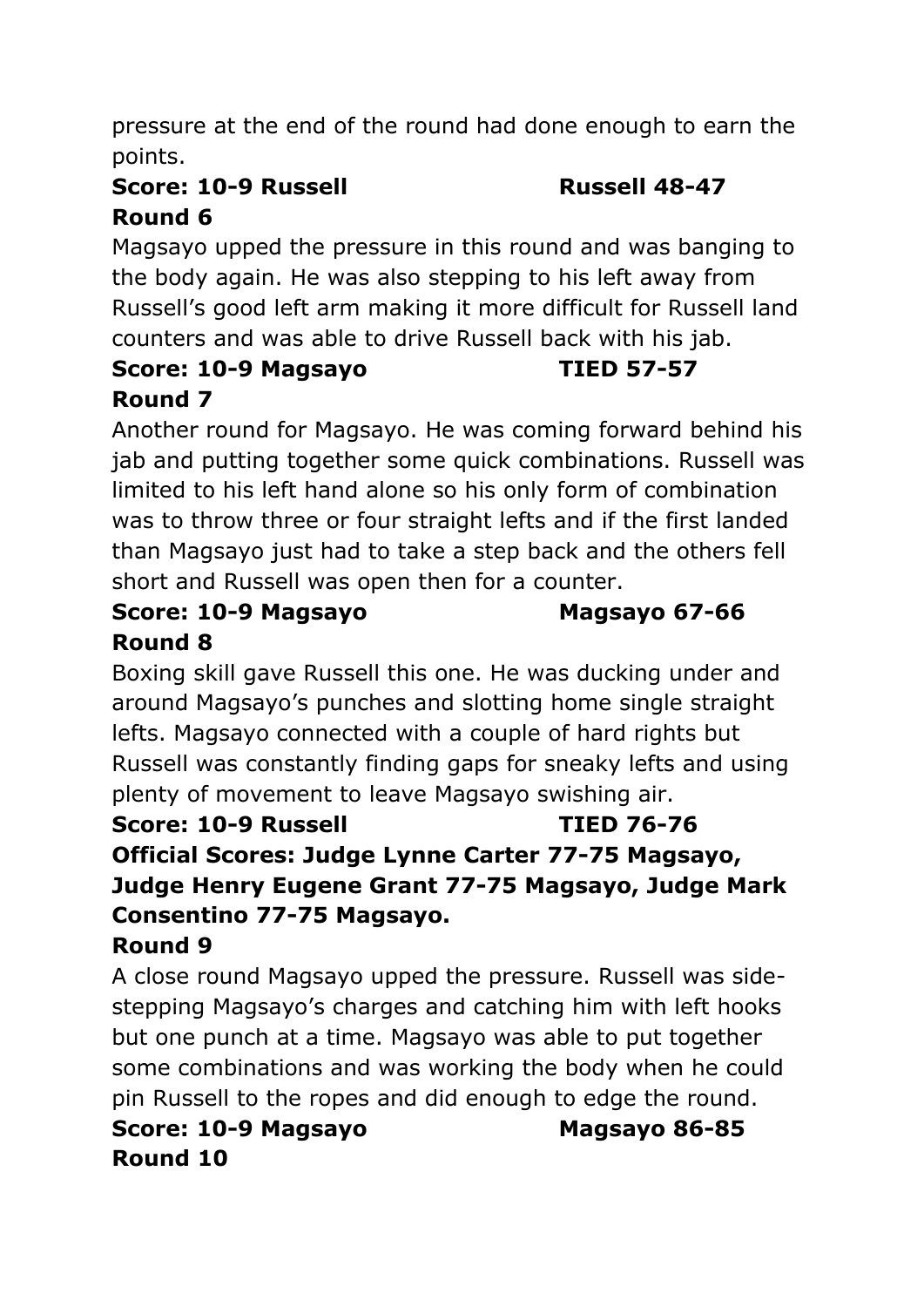A good round for Magsayo. He went back to his body punching and consistently ripped shots to Russell's ribs. The pressure and pace were telling on Russell and Magsayo was able to hunt him down and work him over on the ropes more than in the earlier rounds. Russell's overworked left arm must have been tiring.

### **Score: 10-9 Magsayo Magsayo 96-94 Round 11**

Relentless pressure from Magsayo now and only some slippery defensive work from Russell and very little else. Magsayo did what scoring there was with Russell now hardly using his left and when he did there was no snap and Magsayo was able to get close and score with hooks.

#### **Score: 10-9 Magsayo Magsayo 106-103 Round 12**

Magsayo did the scoring over the first minute but after some artful defensive work Russell lifted his arms to celebrate his skill and from there he was landing his lefts as leads and counters and took the round.

# **Score:10-9 Russell Magsayo 115-113 Official Scores: Judge Lynne Carter 114-114 DRAW, Judge Henry Eugene Grant 115-113 Magsayo, Judge Mark Consentino 115-113 Magsayo.**

Huge result for Magsayo as he joins fellow-Filipinos Nonito Donaire and Jerwin Ancajas as title holders. With Magsayo having been rated No 3 by the WBC this was not a mandatory defence so there will be pressure for Magsayo to defend against No 1 Rey Vargas but there is no doubt that Russell deserves a return as this fight hinged on the injury which forced him to fight for eight rounds with just one usable arm. **Matias vs. Ananyan**

# Payback time as Magsayo gets revenge for his only loss as he stops Ananyan after nine rounds of savagery. These two declared war from the first minute and then knocked lumps off each other for nine rounds. Over the first two sessions Ananyan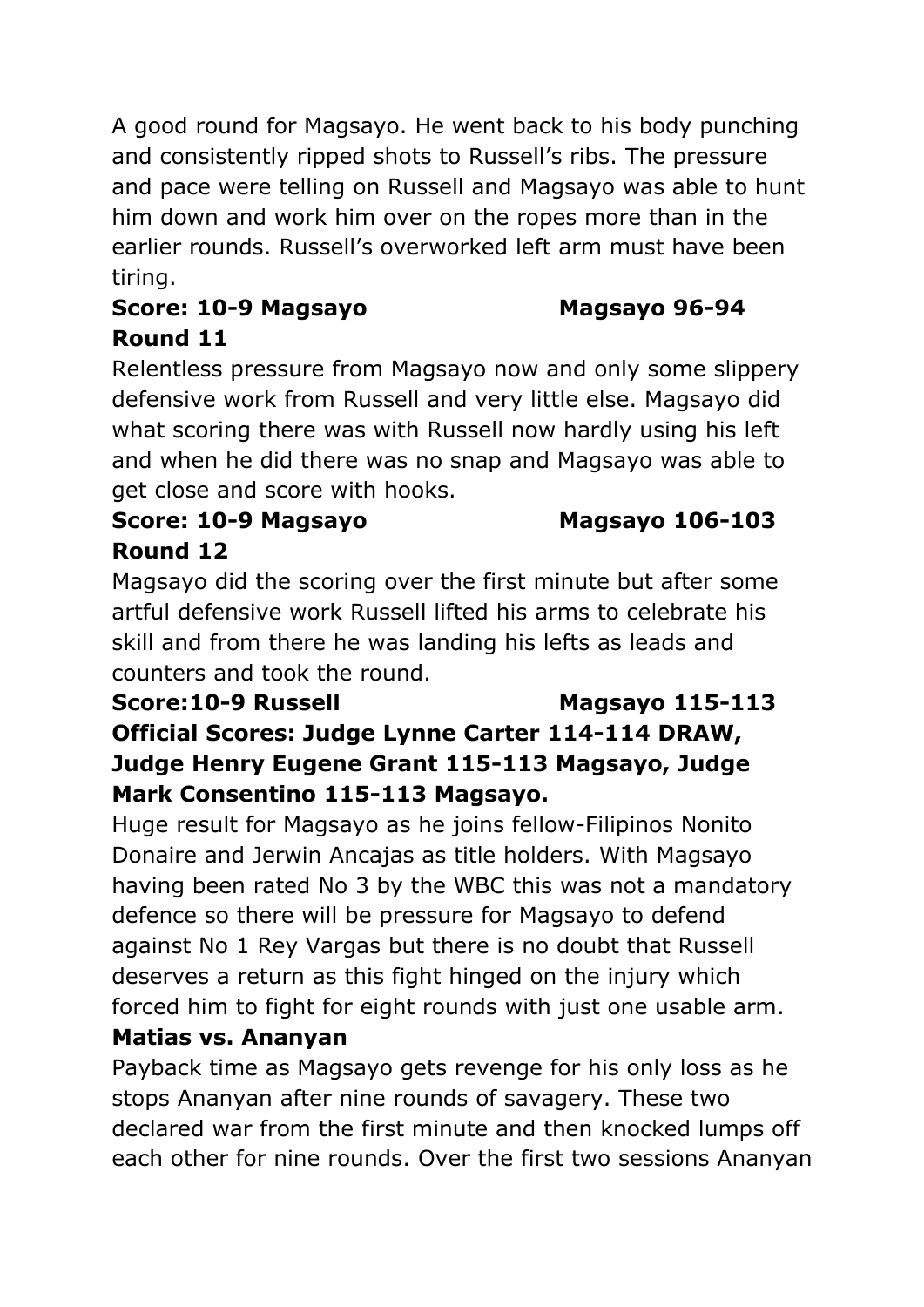was rumbling forward poking out jabs and then walking through the punches from Matias getting inside and landing clubbing hooks and uppercuts. Matias was letting Ananyan come and connecting with his own hooks and uppercuts. Matias had the advantage in that he was also doing some basic defensive work whereas Ananyan was just soaking up the punches aiming to wear Matias down. It was brutal stuff with both sporting bumps and bruises after just those six minutes. Ananyan landed some heavy rights to the head at the start of the third but Matias blasted him with punch after punch before the end of the round and Ananyan was cut under one eye, had a bruise under then other and was dripping blood from his nose. Matias continued to score with the better shots in the fourth but Ananyan was wasn't going anywhere and he stayed there pushing out punches and landed with a series of shots at the end of the fifth with Matias being warned for a low punch. The six saw Ananyan connecting with bludgeoning head punches and forcing Matias back but Matias was making Ananyan pay for every step with hooks and uppercuts. Ananyan was throwing more but Matias was landing more. The seventh was even more brutal as they traded hard punches for three minutes with Matias deducted a point for low punches. Matias was on top in the eighth rocking Ananyan with a right late in the round. In the ninth Matias hurt Ananyan with a body punch and then landed a fearsome left hook that spun Ananyan around and sent him down heavily. Ananyan made it to his feet and survived to the bell but in the interval the doctor signalled Ananyan had taken enough punishment and the fight was over. All of the eighteen wins scored by the 29-year-old Puerto Rican have come inside the distance and he is No 2 with the IBF so in a long line queuing up for a shot at Josh Taylor. First inside the distance loss for Ananyan who had beaten 20-2-1 Daniel Gonzalez in October.

#### **Nyambayar vs. Lukas**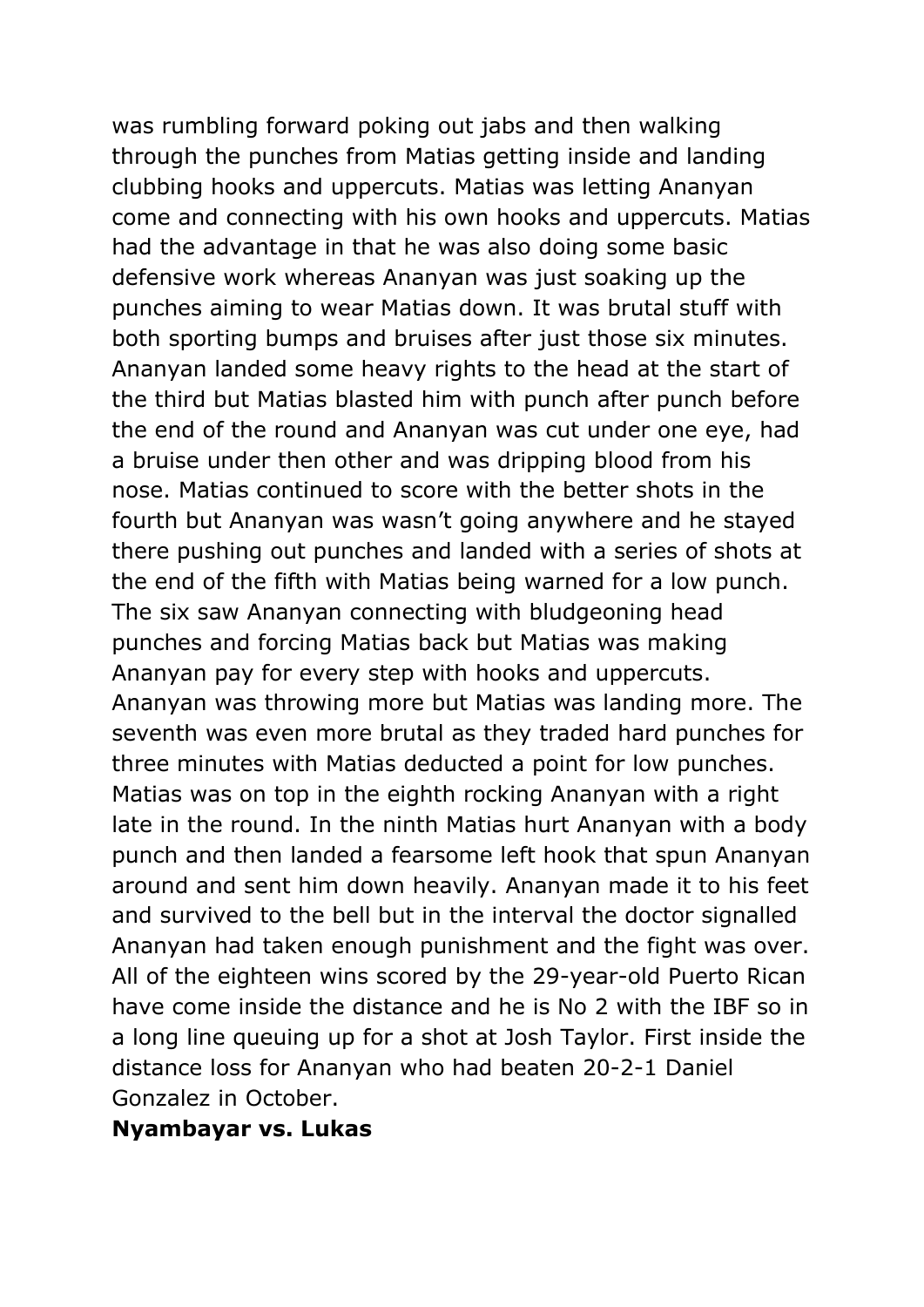Nyambayar and Lukas finish all even after a fast-paced entertaining fight. Nyambayar made a strong start. He was forcing Lukas onto the back foot with stiff jabs and knocked him off balance with great left hook. Lukas had his own jab working in the second and scored with some hefty straight rights. There was lots of confusion before the start of the third. His corner seemed to be considering pulling Lukas out of the fight because of swelling by his right eye and there was a conference between the referee the corner team and a doctor but Lukas was determined to continue. Nyambayar welcomed Lukas back with a low punch and rocked him with a right uppercut. Nyambayar's round but Lucas again found the target with rights in the fourth only for Nyambayar to take the fifth with some accurate jabbing. Lukas connected with crisp jabs and over hand rights in both the sixth and seventh and there was a big controversy in the eighth. Early in the round Lukas connected with a right to the head that shook Nyambayar then a left that knocked Nyambayar's legs from under him. Although it was cleared caused by a punch the referee ruled it a slip and Lukas scored heavily until Nyambayar fired back just before the bell. The knock down looked genuine so what should have been 10-8 was a 10-9 round for Lukas. I had Lukas two points in front but Nyambayar was stronger over the ninth and tenth. The judges scored it 96-94 Lukas, 96-94 Nyambayar and 95-95 Mongolian "King Tut" has lost to Gary Russell for the WBC title and Chris Colbert for the now defunct WBA interim title but was still No 7 with the WBC. Namibian Lukas, 37, was 23-0 before losing to Isaac Avelar in December 2020 and since then had restricted himself to two wins against low level opposition and was unrated but his performance in this one will have raised his profile.

#### **Ortiz vs. Allen**

Ortiz gets unanimous verdict over Allen. This one was very close with a knockdown in the second just being enough to get Ortiz the win. Scores 76-75 on the three cards.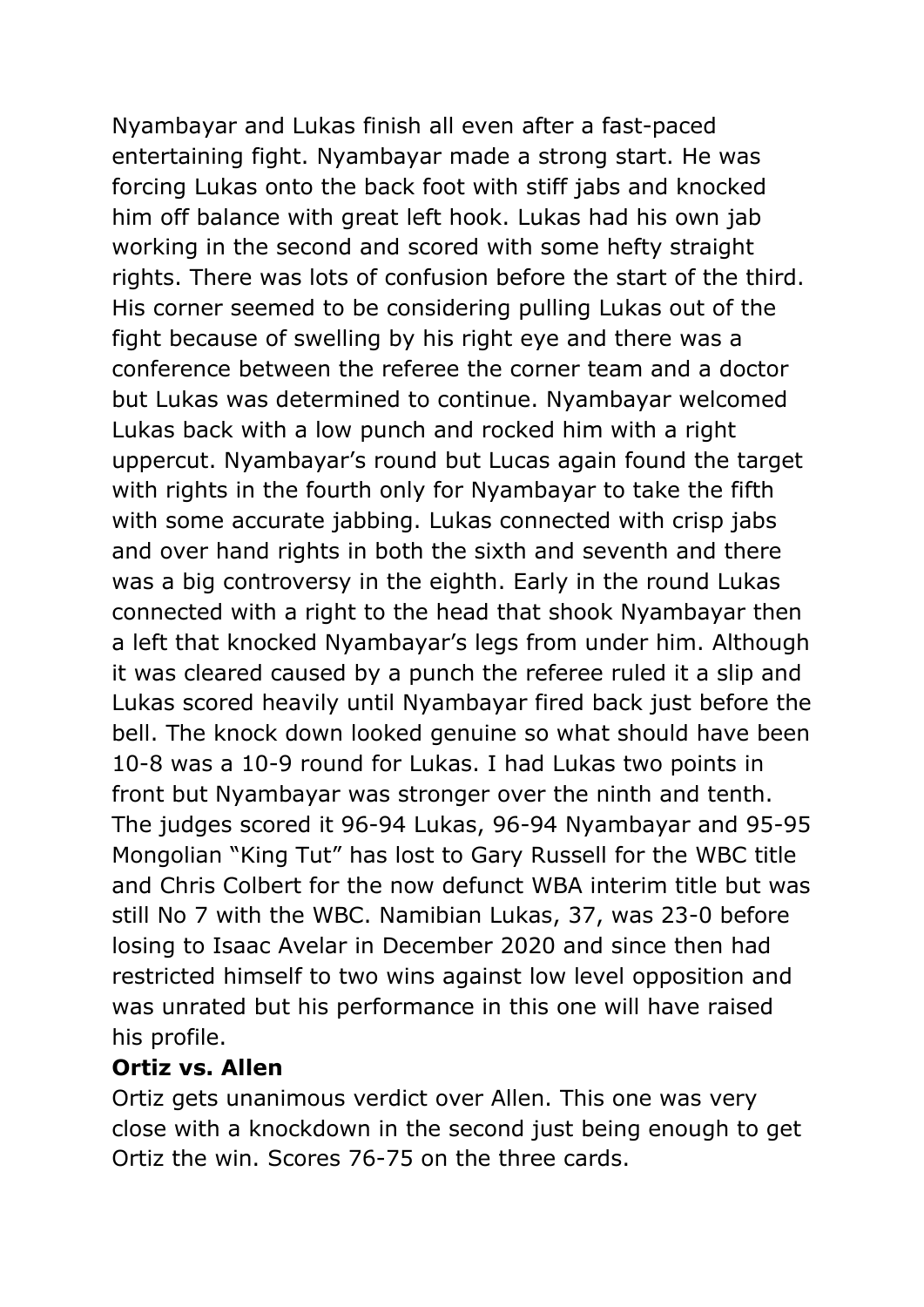## **Rodriguez vs. Suazo**

Former top amateur Rodriguez continues to make progress under the radar. Rodriguez took just 96 seconds to batter an overmatched Suazo to defeat. The 28-year-old "Lightning" was twice US amateur champion and won a silver medal at the National Golden Gloves. A loss to Charles Conwell cost him a spot at the 2016 Olympics but he has won ten of his fights by KO/TKO. Second inside the loss for Bronx-born Suazo.

#### **Akitsugi vs. Brown**

Japanese-born Akitsugi wins this clash of unbeaten southpaws with unanimous decision over Brown. Scores 60-54, 59-55 and 58-56 for Akitsugi. Brown, a silver medal winner at the national Golden Gloves can rebound

#### **Holyfield vs. Rollins**

Holyfield gets another win as he outscores a competitive Rollins. Holyfield rocked Rollins a few times but Rollins fought back hard and had a good second round. From there Holyfield dominated the fight but Rollins fought back strongly before tiring and just making it to the final bell after taking heavy punishment in the sixth. Scores 60-54 twice and 59-55 for Holyfield. Evan is the only one of Evander's eleven children to have taken up boxing.

# **January 21**

# **Buenos Aires, Argentina: Super Feather: Cristian Gonzalez (10-13-1) W PTS 10 Guillermo Crocco (18-1-1). Super Welter: Brian Arregui (4-0) W PTS 8 Nicolas Jara (3-1).Middle: Francisco Veron (7-0) W TKO 1 Carlos Ronner (3-2).**

#### **Gonzalez vs. Crocco**

Local fighter Gonzalez gets unexpected victory over favoured Crocco. Gonzalez was 2-5-1 in his last eight fights going into this one but he hustled and harried the better boxer out of his stride to take a split decision on scores of 95-93 twice against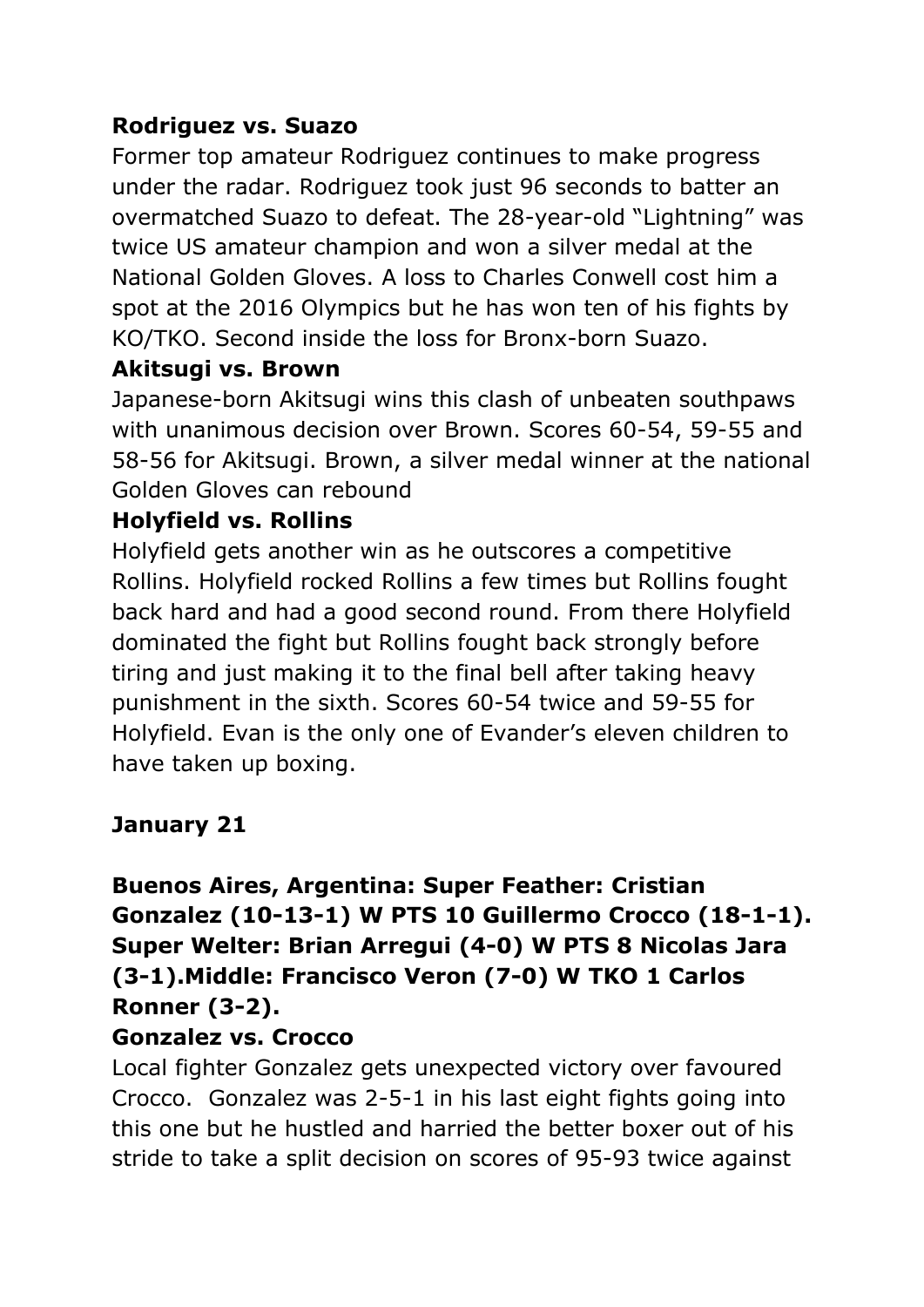97-92 from one judge for Crocco who had a 16-bout winning streak going.

## **Arregui vs. Jara**

Former leading amateur Arregui remains unbeaten as he takes decision over a competitive Jara. Arregui, 22, won a gold medal at the Youth Olympics and boxed for Argentina at the Pan American Games and in the Tokyo Olympics.

### **Veron vs. Ronner**

Verona blitzed Ronner in the first round. He sent Ronner flying into the ropes and down with a right. Ronner bounced up but another right sent him to the floor and the referee signalled the fight was over. Fifth win by KO/TKO for the 23-year-old prospect a former national champion and like Arregui competed at the Pan American Games and the Tokyo Olympics.

# **La Calera, Argentina: Feather: Mayco Estadella (10-0-1) W TKO 5 Federico Pedraza (13-1-1). Welter: Williams Herrera (11-1,1ND) W TKO 1 Juan Balmaceda (10-4- 2).Super Middle: David Romero (12-14-1) W PTS 8 Cesar Barrionuevo (35-5-2).**

In a clash of southpaws Estadella won the South American title with stoppage of champion Pedraza. Estadella dropped Pedraza with a right early in the first and put him down again in the second. Pedraza did better in the third and fourth but a sustained attack from Estadella in the fifth led first to a standing count and then to the referee stopping the fight. The 23-year-old "Little Lion" makes it seven consecutive victories. Pedraza had won his last eleven fights.

# **Herrera vs. Balmaceda**

Herrera extends his winning run to eight bouts as he scores two knockdowns in the first round. There was some query over whether the bell had gone before the second knockdown but after reviewing the video the referee confirmed the stoppage. Three inside the route defeats in a row for Balmaceda.

#### **Romero vs. Barrionuevo**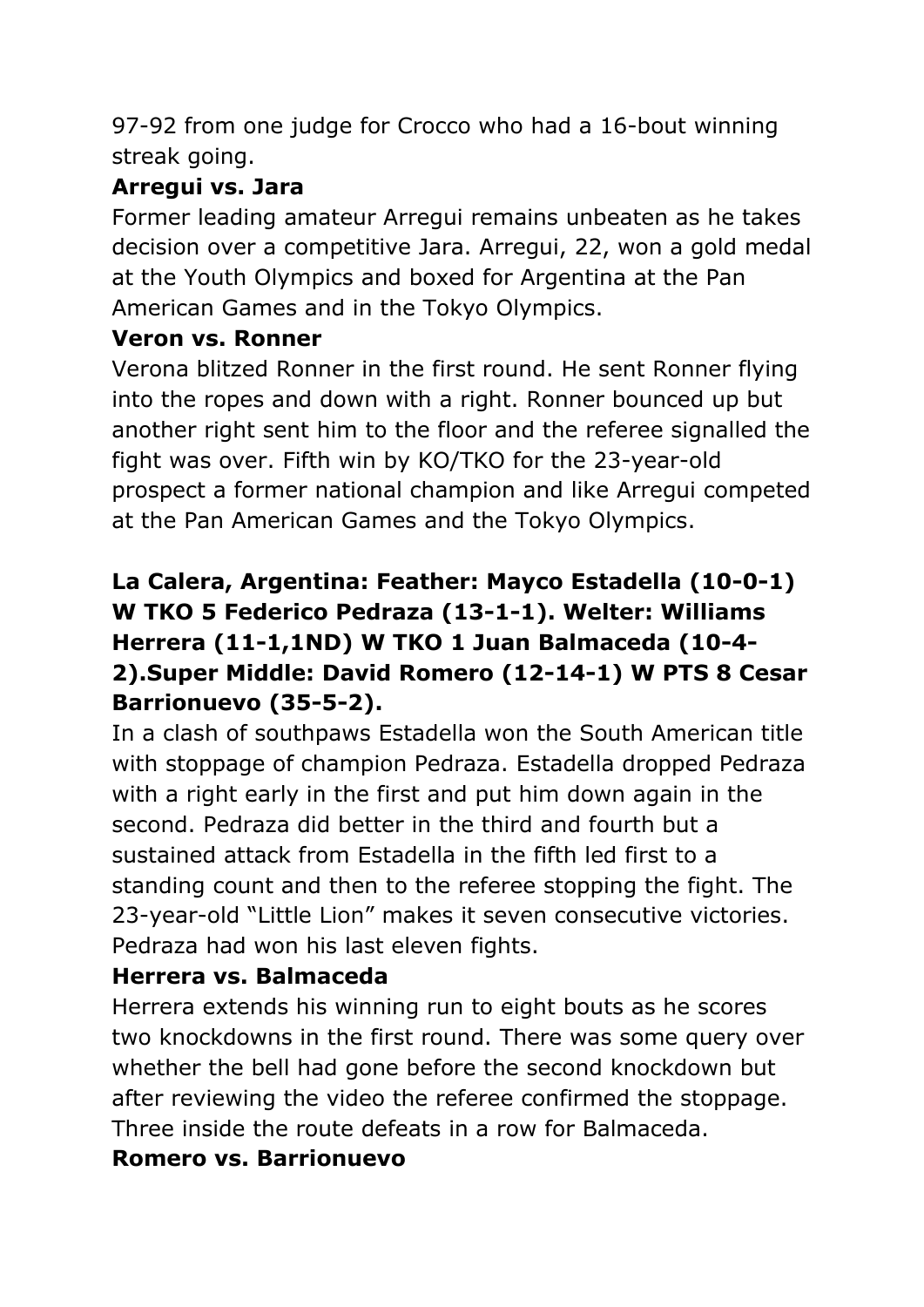Disastrous return for Barrionuevo as in his first fight for almost two years he losses every round against Romero with all three cards reading 80-72. After a 3-2-2,1ND start to his career Barrionuevo went 31-1 before losing to Yordenis Ugas in a title eliminator. Romero looked a safe choice for Barrionuevo to shake any rust as he was 0-8-1 in his previous nine fights. Romero 0-8-1

# **January 22**

**Karlsruhe, Germany: Middle: Andrii Velikovskyi (20-2-2) W RTD 2Rafael Bejaran (29-6-1). Welter: Karen Chukhadzhian (20-1) W TKO 8 Ryan Martin (14-3-1). Heavy: Oleksandr Zakhozhyi (16-0) W TKO 3 Pavel Sour (14-7). Super Middle: Petro Ivanov (15-0-2) W RTD 1 Nuhu Lawal (27-10). Middle: Simon Zachenhuber (14-0) W PTS 10 Maurice Morio (8-1).** 

### **Velikovskyi vs. Bejaran**

German-based Ukrainian Velikovskyi gets win over experienced Bejaran. Velikovskyi was quicker and more accurate than Bejaran in the first and then floored Bejaran in the second. Bejaran's corner retired their man because of swelling around his right eye possible caused by a thumb in the eye at the knockdown. Velikovskyi collects the IBO Inter-Continental title. Dominican Bejaran, 39, lost only one of his first 28 fights but age plus tougher opposition has added a dose of reality.

#### **Chukhadzhian vs. Martin**

Chukhadzhian extends his winning run to 20 with stoppage of Swindon's Martin. The action was close in the early rounds with Chukhadzhian having the edge but Martin competing hard and keeping the rounds tight. Body punches from Chukhadzhian started to slow Martin in the fifth and he put Martin on the floor in the sixth. With Martin also showing wear and tear under his right eye Chukhadzhian had Martin under heavy fire late in the seventh. Velikovskyi ended it in the eighth flooring Martin with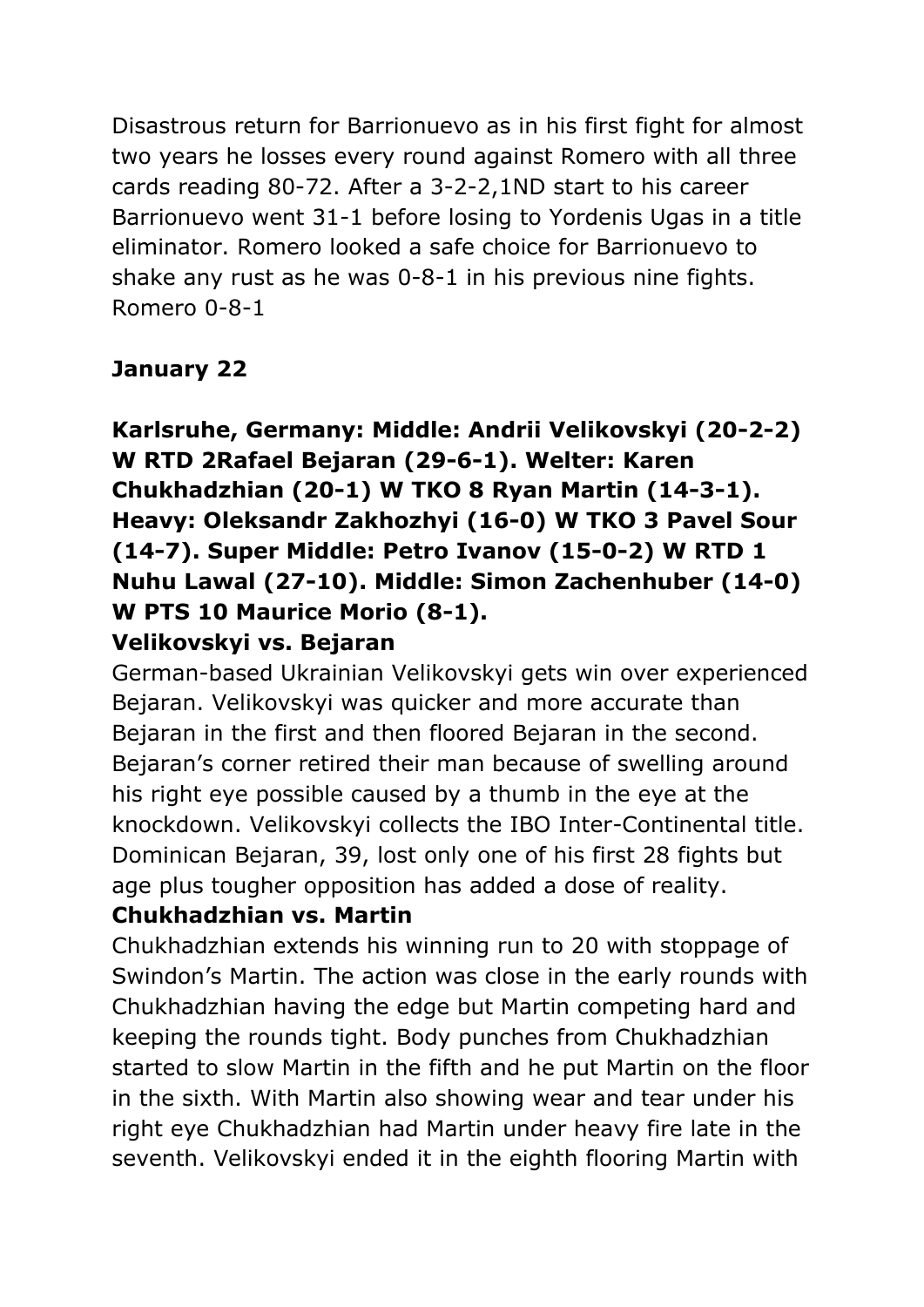a series of punches and although Martin beat the count the follow-up attack from Chukhadzhian saw the referee stop the fight. Chukhadzhian wins the vacant IBF Inter-Continental title. He lost his first pro fight to Velikovskyi but has now climbed to No 6 in the EBU ratings. Martin had been 6-0-1 going into this one.

# **Zakhozhyi vs. Sour**

The 6'9", 250lbs Ukrainian Zakhozhyi too big and too strong for 6'5" 230lbs Czech Sour. Zakhozhyi staggered Sour in the first and then floored him late in the second. Sour beat the count but was down twice more in the third round and the fight was halted. Twelfth inside the distance win for Zakhozhyi but the quality of opposition has him down at No 16 in the EBU-EEU ratings for fighters from outside the European Union. Sixth loss by KO/TKO for Sour all in tough matches.

### **Ivanov vs. Lawal**

Ivanov makes it a clean sweep for the Ukrainians on the card as a sliding Lawal retires after the first round. Fifth victory by KO/TKO in his last six fights for WBC International champion Ivanov. At one time Lawal was 23-0 but it is now just four wins in his last fourteen contests.

# **Zachenhuber vs. Morio**

Zachenhuber wins the vacant IBF Youth belt with unanimous decision over Morio in an entertaining contest. Morio did enough to collect the points in the first round but then Zachenhuber boxed well scoring with strong jab and straight rights. Morio made the rounds close pressing forward trying to unsettle Zachenhuber but despite Morio's efforts Zachenhuber took most of the early rounds. Morio edged the sixth and ninth but by then Zachenhuber had built a big lead and was able to box his way to victory. Scores 98-92 twice and 97-94 for the 23-year-old Zachenhuber. German champion Morio, 21, showed promise.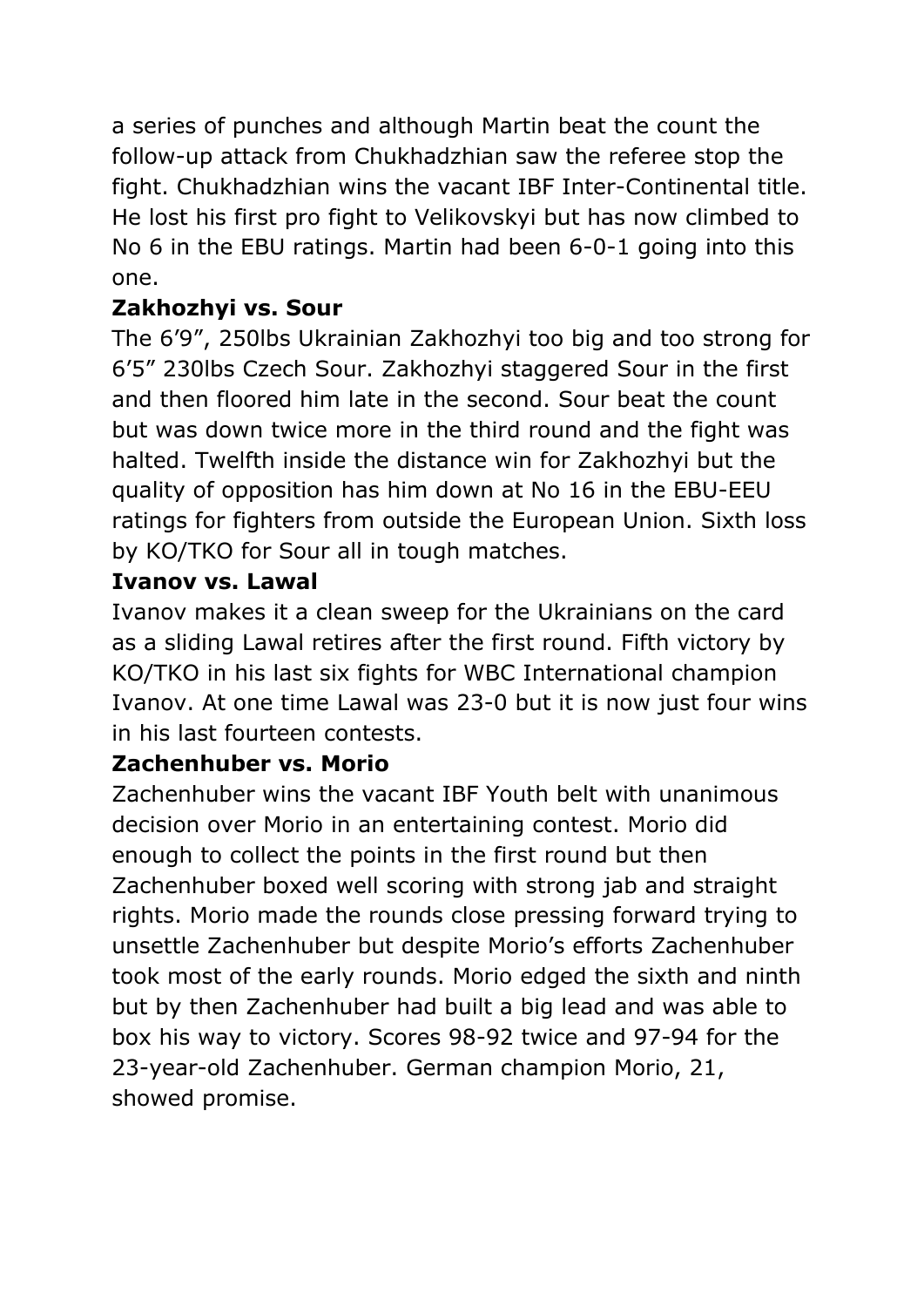# **Dearborn, MI, USA: Middle: Antonio Todd (13-5-1ND) W PTS 10 Hugo Centeno (28-4-1,1ND).Middle: Winfred Harris (21-1-1) W PTS 8 Esau Herrera (19-14-1). Todd vs. Centeno**

Todd pulls off a surprise as he takes majority decision over Centeno. Superior speed saw Centeno build an early lead as he swept the first three rounds. Todd came into the fight from the fourth pressurising Centeno and beginning to find the target with some heavy rights. The fight was close over the middle rounds but a strong finish from Todd clawed back Centeno's early lead and was enough to see him get the verdict. Scores 97-93 and 96-94 for Todd and 95-95. Easily the biggest success of his career so far for Todd who has been strictly a modest preliminary performer. Centeno's previous losses had been against Maciej Sulecki and Willie Monroe and he had been knocked out in two rounds by Jermall Charlo for the WBC interim title. He was rated No 10 by the WBC.

### **Harris vs. Herrera**

Harris keeps busy with a points win over experienced Mexican Herrera. Scores 79-73 twice and 77-75 for Harris. After being inactive in 2019 and 2020 Harris returned to action in May had is 4-0-1 since then. Herrera drops to 1-8 in his last 9 fights.

# **Merlo, Argentina: Fly: Gabriela Alaniz (12-0) W TKO 4 Johana Zuniga (16-2).**

Argentinian champion Alaniz stops Zuniga in four rounds. Alaniz dropped Zuniga in the third and was pounding her along the ropes in the fourth. There was nothing coming back from Zuniga so the referee came in to save her from more punishment. Alaniz, 25, had over 70 amateur fights and this is her fourth inside the distance victory as a pro. She collects the WBC Latino belt. Zuniga had been stopped in four rounds by Yesica Bopp in a challenge for the WBA Female light flyweight title in October.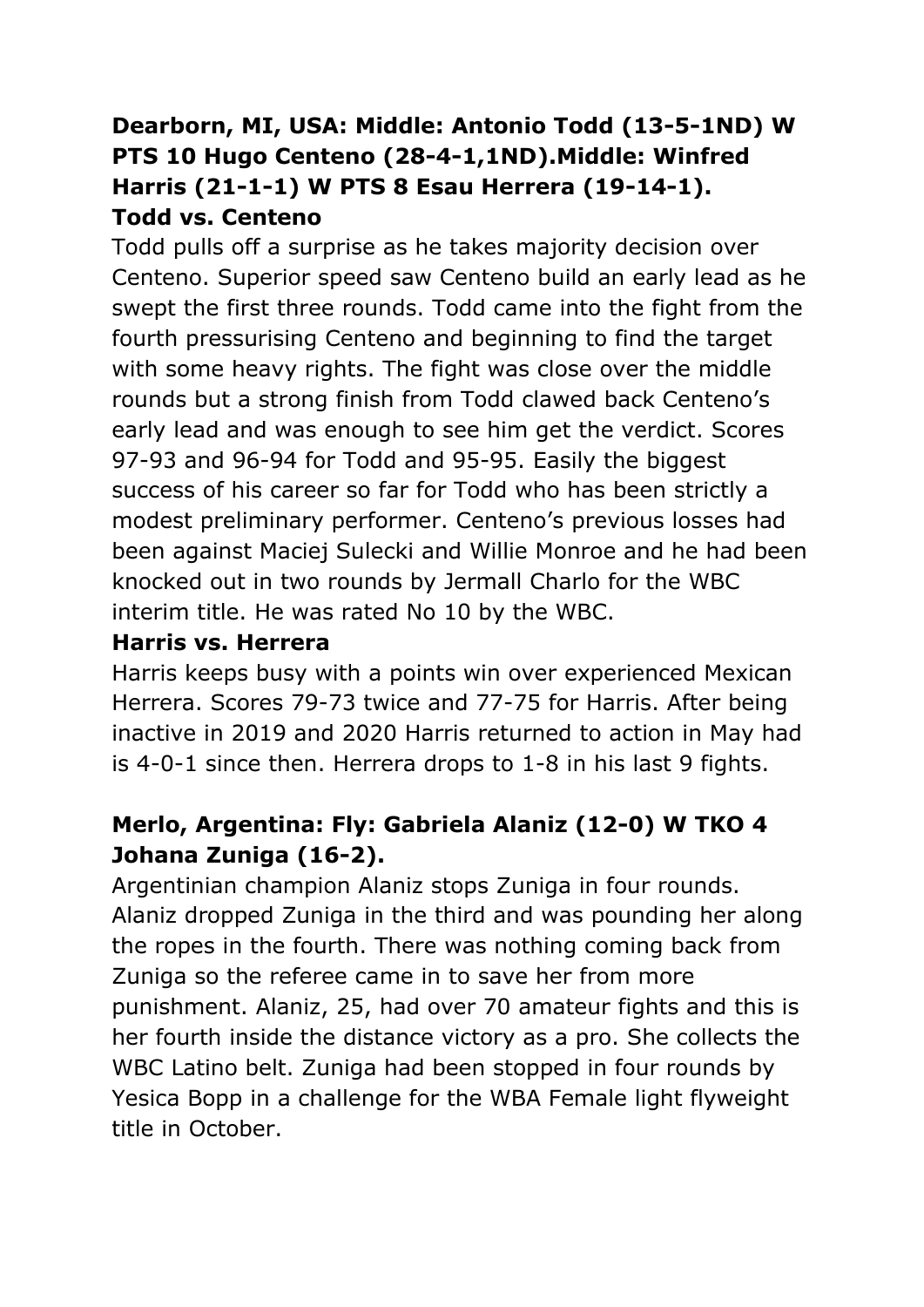**Fight of the week** (Significance): Mark Magsayo's win over Gary Russell adds new factor to the featherweight title stakes. **Fight of the week** (Entertainment) Subriel Matias vs. Petros Ananyan was not a fight for the faint hearted as they battled toe-to-toe for nine rounds

**Fighter of the week**: Magsayo gives the Philippines another title holder but Gary Russell has to get an honourable mention after battling with that injury

**Punch of the week**: The left hook from Subriel Matias that floored Petros Ananyan was a real thunderbolt

**Upset of the week**: Antonio Todd 12-5-1 beating 28-3-1 Hugo Centeno was not in the script.

**Prospect watch**: Middleweight LeShawn Rodriguez 13-0 10 wins by KO/TKO is coming along nicely.

#### **Observations**

**Rosette: To all involved in the Atlantic City show.**Good top liners with Magsayo vs.Russell a majority verdict, Nyambayar vs. Lukas a split draw and Matias vs. Ananyan a battle royal **Red Card:** No baddies this week but a mistake in not counting the knockdown scored by Lukas against Nyambayar which cost Lukas victory.

It is understandable that Gary Russell chose to go ahead with his title fight against Mark Magsayo despite his injury. Russell had had just one fight in each of years 2015, 2016 2017, 2018, 2019 and 2020 and was inactive in 2021. The 2020 fight was in February so he had gone almost two years without a fight. He had been a title holder for almost seven years making him the longest serving of the current title holders. That honour now passes to Thai Thammanoon Niyomtrong (Knockout CP Freshmart) who won the WBA minimumweight title in July 2016. CP Freshmart was upgraded to super champion in March 2020 but had been the sole holder of that title before being promoted so has a legitimate claim to have been WBA title holder for over five years.